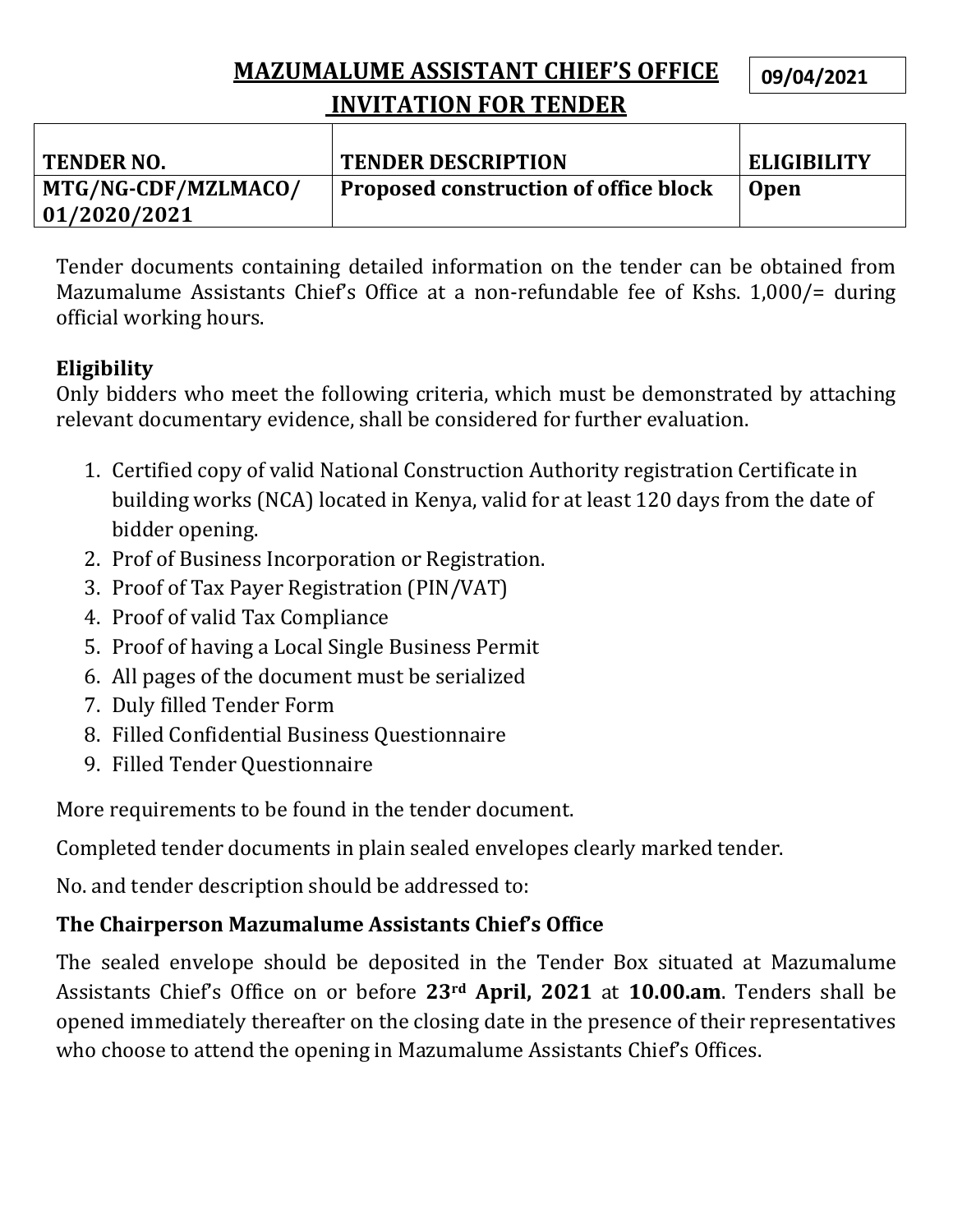## **MILALANI PRIMARY SCHOOL P.O BOX 9, KWALE. INVITATION FOR TENDER**

| <b>TENDER NO.</b>  | <b>TENDER DESCRIPTION</b>                | <b>ELIGIBILITY</b> |
|--------------------|------------------------------------------|--------------------|
| MTG/NG-CDF/        | Proposed construction of 1 No. Classroom | Restricted         |
| <b>MLLPS/20/01</b> |                                          |                    |

Tender documents containing detailed information on the tender can be obtained from Milalani Primary school during official working hours.

#### **Eligibility**

Only bidders who meet the following criteria, which must be demonstrated by attaching relevant documentary evidence, shall be considered for further evaluation.

- 1. Certified copy of valid National Construction Authority registration Certificate in building works (NCA) located in Kenya, valid for at least 120 days from the date of bidder opening.
- 2. Prof of Business Incorporation or Registration.
- 3. Proof of Tax Payer Registration (PIN/VAT)
- 4. Proof of valid Tax Compliance
- 5. Proof of having a Local Single Business Permit
- 6. All pages of the document must be serialized
- 7. Duly filled Tender Form
- 8. Filled Confidential Business Questionnaire
- 9. Filled Tender Questionnaire

More requirements to be found in the tender document.

Completed tender documents in plain sealed envelopes clearly marked tender.

No. and tender description should be addressed to:

### **The Chairperson Milalani Primary school P.o Box 9, Kwale.**

The sealed envelope should be deposited in the Tender Box situated at Milalani Primary School on or before **20th January, 2021** at **10.00.am**. Tenders shall be opened immediately thereafter on the closing date in the presence of their representatives who choose to attend the opening in Milalani Primary School Offices.